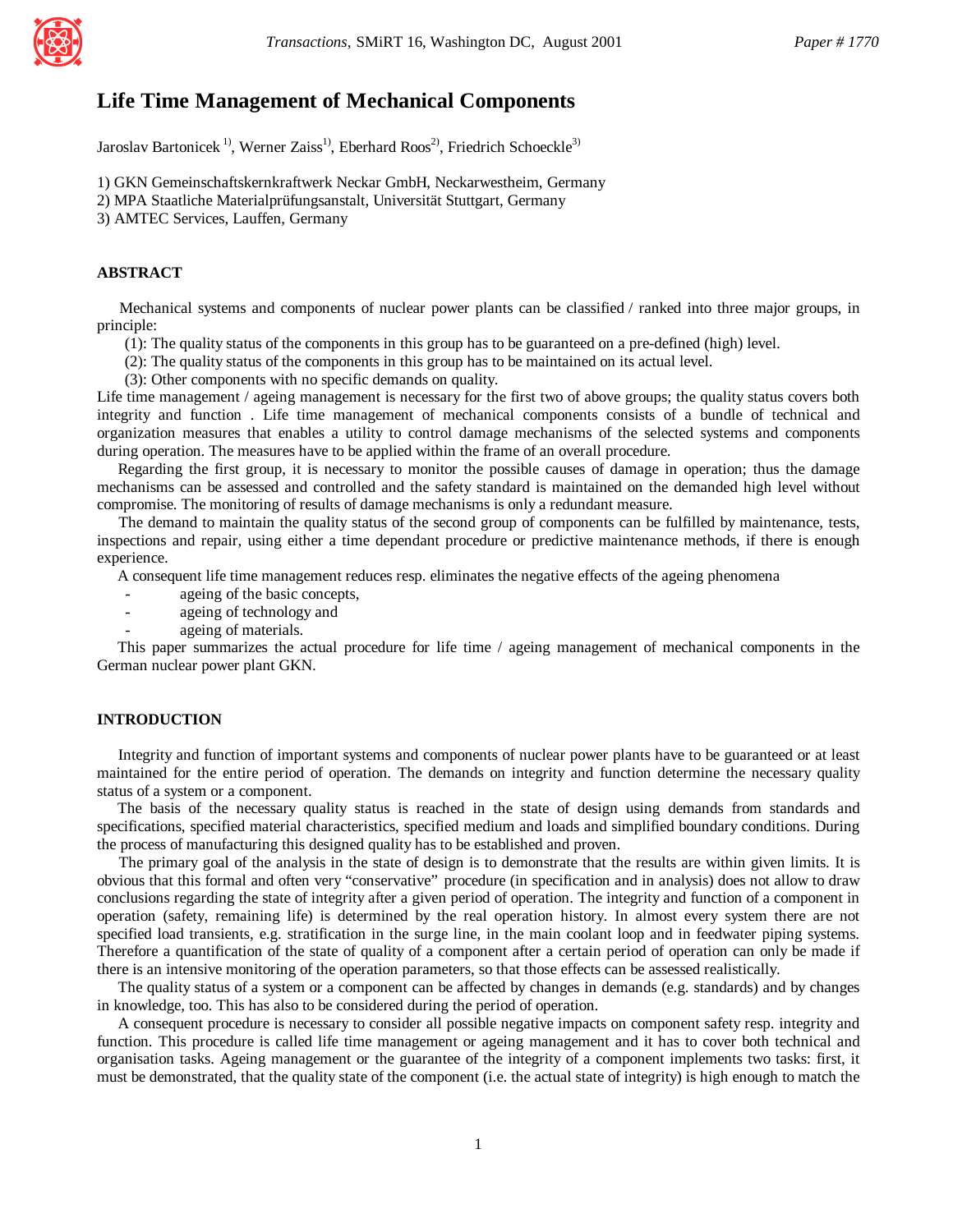demands; second, a qualified set of measures must be established to guarantee future operation, to limit possible damage mechanisms.

 Using the procedure and the experience of the German nuclear power plant GKN – a utility with 900 MW-plant (over 20 years old) and a second 1200 MW-plant (over 10 years old) – as an example, the demands on an ageing management system are summarized in this paper.

# **AGEING PHENOMENA AND MEASURES TO REDUCE / ELIMINATE THEIR EFFECTS**

 Regarding components and systems in operation, three different ageing phenomena have to be considered generally, **Fig. 1**:

- ageing of the basic concepts,
- ageing of technology,
- ageing of materials.

 The ageing of the basic concepts includes changes the demands on a system and changes in the overall safety philosophy which result from experience (incidents, faulted conditions etc.). The existing status of systems and components has to be analysed periodically (e.g. in the frame of a periodic safety analysis). If there are deficits, components must be replaced or even new systems have to be built in.

| ageing of concept<br>changes in demands                            | ageing of materials<br>damage mechanisms in operation like: |  |  |
|--------------------------------------------------------------------|-------------------------------------------------------------|--|--|
| changes in safety philosophy                                       | material embrittlement<br>material fatigue                  |  |  |
| ageing of technology<br>new knowledge about:                       | corrosion<br>wear                                           |  |  |
| possible damage mechanisms<br>materials and design characteristics | combination of above mechanisms<br>causes are in general:   |  |  |
| test procedures                                                    | material (degradation)                                      |  |  |
| procedures for analysis                                            | load history                                                |  |  |
| calculation procedures                                             | medium / environment history                                |  |  |

### **Fig. 1: Ageing phenomena**

 The ageing of technology is caused by changes in knowledge, e.g. regarding possible damage mechanisms, material or component characteristics, test procedures, calculation procedures. These changes in knowledge result from research or product development projects or from analysis of operation experience. For a careful analysis detailed evaluation of the existing design (as built – not from specification) and realistic load histories are necessary. As consequence of the analysis the operation procedure may be changed, it may be necessary to optimise the component and its bearing constructions or even replace it.

 Ageing of materials is a result of damage mechanisms in operation. Generally, changes of material characteristics, loads and medium cause material damage like material degradation, fatigue, corrosion, wear and combinations. Obvious results of these damage mechanisms can be changes in material behaviour, changes in surface structure, notches, crack initiation, crack growth, leakage, malfunction etc.. For systems and components where these damage mechanisms have to be under control, monitoring is the most appropriate measure. Monitoring of the *causes* for damage has significant advantages over monitoring of the *results* because there is the possibility to reduce the damage mechanism itself in time rather than to prevent follow-up failures.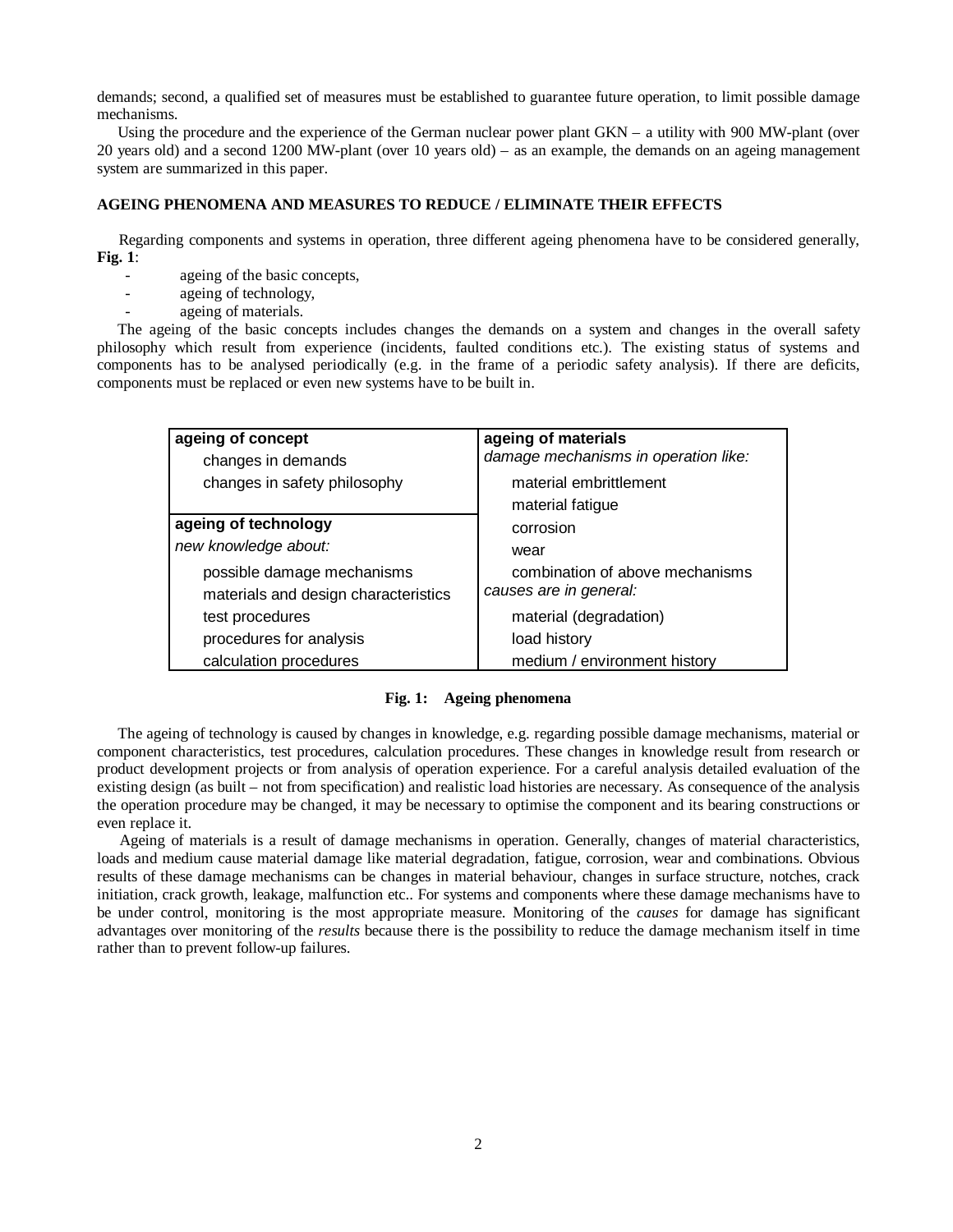### **BASIC DEMANDS REGARDING COMPONENT QUALITY IN OPERATION**

 One of the first actions in life time management / ageing management is the classification of the systems resp. the components. Three groups can be defined:

- group 1: The quality status of the components in this group has to be guaranteed on a predefined (high) level.
- group 2: The quality status of the components in this group has to be maintained on its actual level.
	- group 3: Other components with no specific demands on quality.

For the first group (*guarantee of integrity*) the basic demands are given by the "*leak-before-break*"-concept, **Fig. 2**. The basis is a good quality after production (design and manufacture); this quality has to be guaranteed on this high level using independent redundancies to keep operation effects and other parameters of influence under control. This concept can be applied not only to new components (as initially intended) that are designed according to the latest standards recommendations but also to components after a certain time of operation. In this case, it is necessary to

- review the existing quality status on the base of actual standards<sup> $\epsilon$ </sup> demands and on the base of actual knowledge. Then this
- quality has to be guaranteed in future operation using appropriate redundant measures.

| component integrity          |                                                              |                                                                            |                                                    |                                  |  |
|------------------------------|--------------------------------------------------------------|----------------------------------------------------------------------------|----------------------------------------------------|----------------------------------|--|
| design<br>and<br>manufacture | operation                                                    |                                                                            |                                                    |                                  |  |
|                              | monitoring of<br>damage mechanisms                           |                                                                            | consideration<br>of changes in                     |                                  |  |
| quality                      | causes                                                       | results                                                                    | knowledge                                          | safety<br>analysis               |  |
| through<br>production        | loads<br>environment<br>change of material<br>charcteristics | wall thickness<br>notches<br>cracks<br>crack growth<br>leakage<br>fracture | research<br>development<br>standards<br>experience | technology<br>fracture mechanics |  |
| basis safety                 | independent redundancies                                     |                                                                            |                                                    |                                  |  |

**Fig. 2: Component integrity**

This concept can also be applied to components that do not match the latest design demands of the standards (i.e. older design); in this case it has to be demonstrated that the stresses in the component are within strict limitations and there are no other damage mechanisms. The redundant measures can compensate for some deficits in design.

 In this first group there are all the components that are important for the safety of a nuclear power plant, especially those that have no redundancy (e.g. nuclear pressure vessel). Additionally, analysis may show that follow-up effects (e.g. of a double ended failure of a piping system) cannot be treated in a technical and economical reliable manner; therefore economical reasons can be of influence while selecting the group of components, too. **Fig. 3** gives some more parameters affecting the selection of components and systems, **Fig. 4** shows the systems and components that are classified in this group at GKN.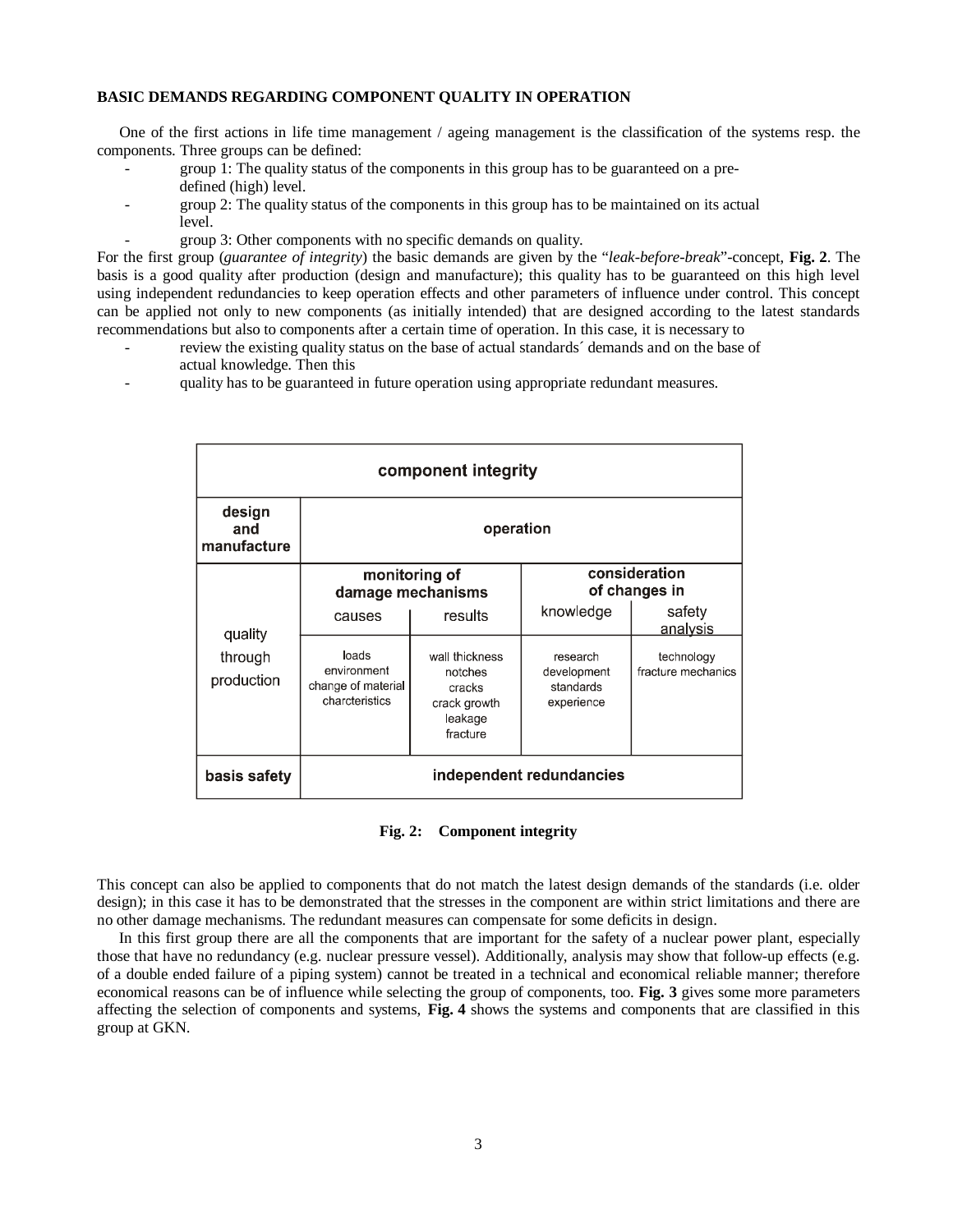

**Fig. 3: Parameters for the selection of components and systems**

 In safety relevant systems that are built in with redundancy components may fail, at least theoretically, supposed that the follow-up failures can be managed. However, because they are safety relevant and their failure would raise too many problems, their quality status has to be maintained. This is the second group of components in above classification. Maintaining the quality in this case means that the components are tested and inspected regularly, so that maintenance, repair or exchange of parts can be managed in time, i.e. before failure. Again, as it is the case in the first group, economical aspects can be the reason to classify a component in this system, too.

 All other components are classified in the third group. A failure of a system or a component in this group is not relevant to safety and to economical aspects of operation.

# **TECHNICAL MEASURES FOR AGEING MANAGEMENT**

#### **Guarantee of Integrity (Group 1 of Systems and Components)**

As said above, the quality status of the systems and components of this group has to be reviewed first by

- determination of possible damage mechanisms,
- assessment of the component as-built, regarding design, materials, supports, testing etc.,
- determination of the relevant loads (operation from monitoring, faulted conditions from specifications),
- assessment of the safety status using stress analysis, fatigue analysis and fracture mechanics analysis.

The primary goal of this review is to demonstrate that the existing quality status is high enough to meet the demands, if necessary, supported by a set of additional redundant measures. In a subsequent step, this quality status has to be guaranteed by

- monitoring of causes and results of damage mechanisms,
- continuous assessment of the change in knowledge.

 It is necessary to follow a consequent procedure to guarantee integrity of systems and components. e.g. the procedure of GKN in **Fig. 5**. This iterative procedure plays a key role in life time management in GKN. As shown, extensive monitoring of the loads (major cause for damage) is performed using global (plant instrumentation) and local (specially applied transducers) measurement points. The results of this monitoring and those of the monitoring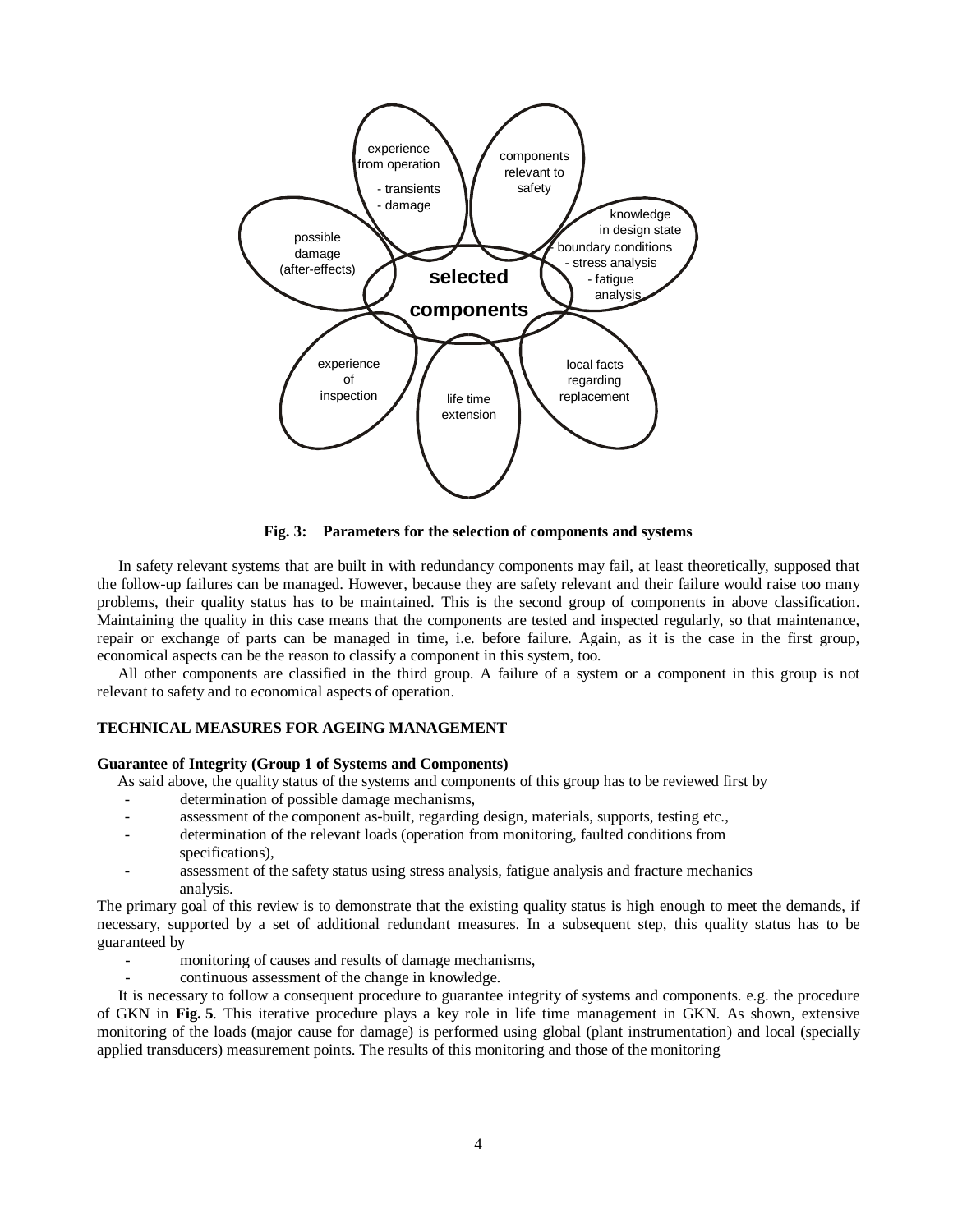

**Fig. 4: Regions of systems and components with global and local monitoring**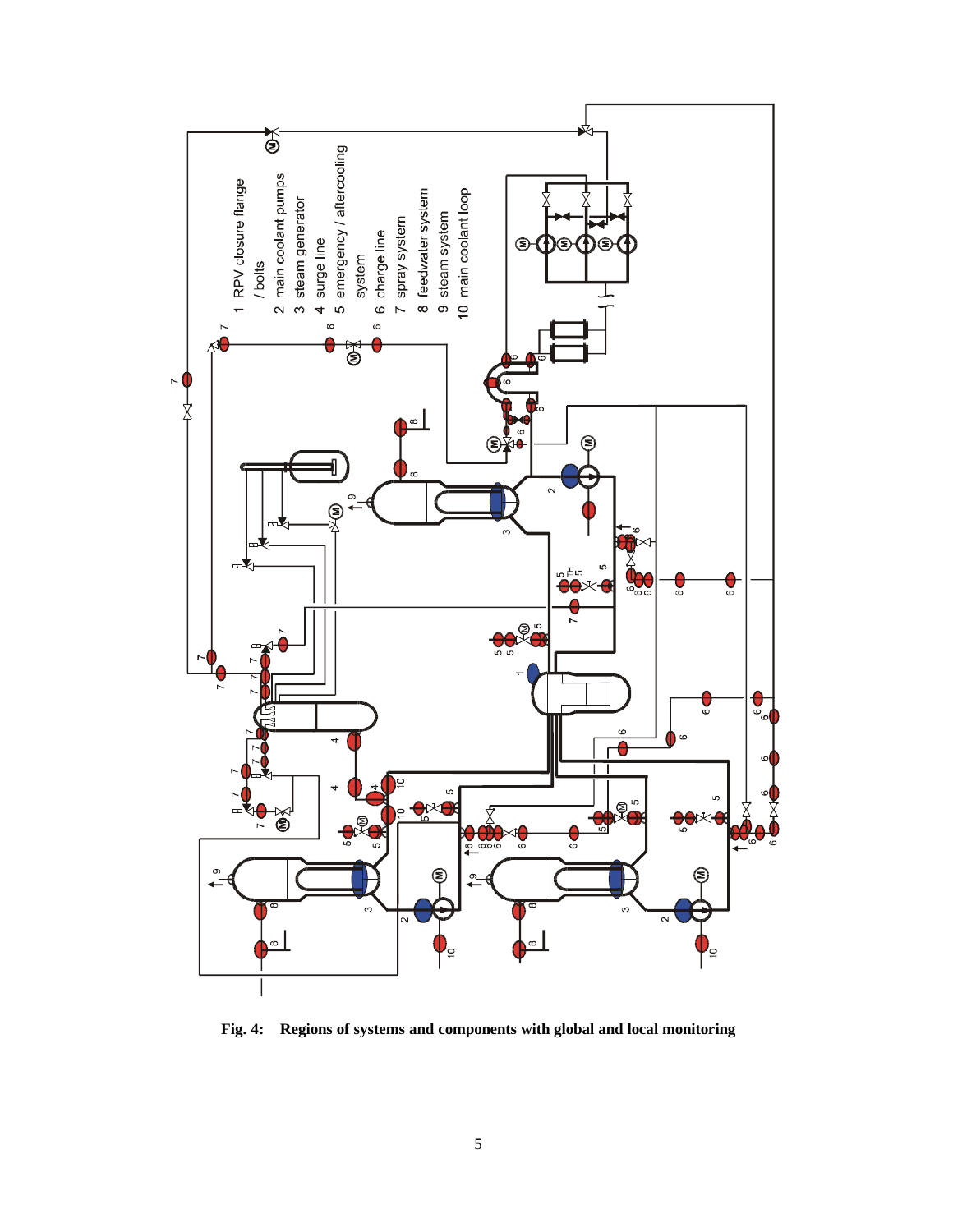

**Fig. 5: Procedure to guarantee integrity of components**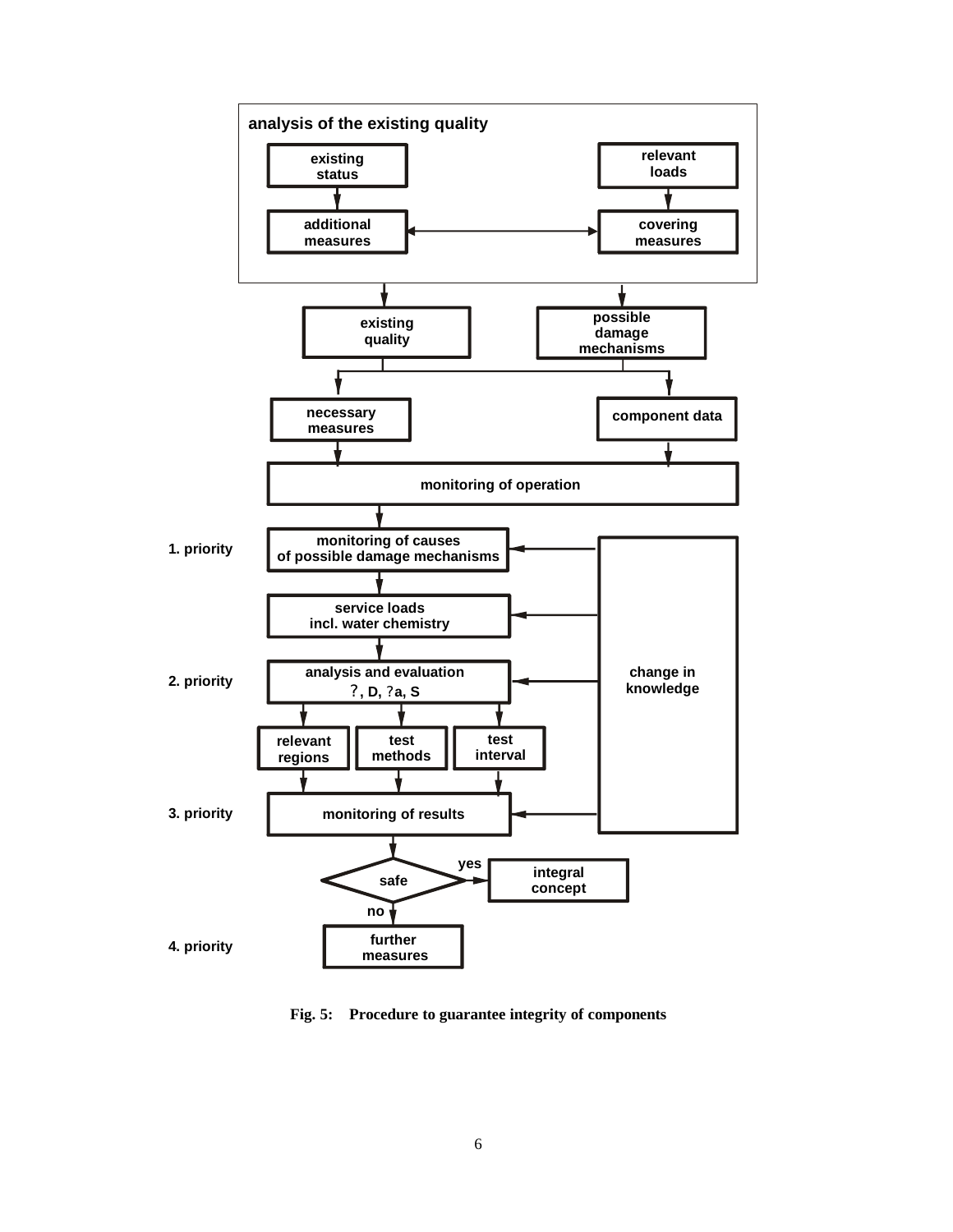

**Fig. 6: Procedure to maintain integrity and function**



**Fig. 7: Ageing management co-operation partners**